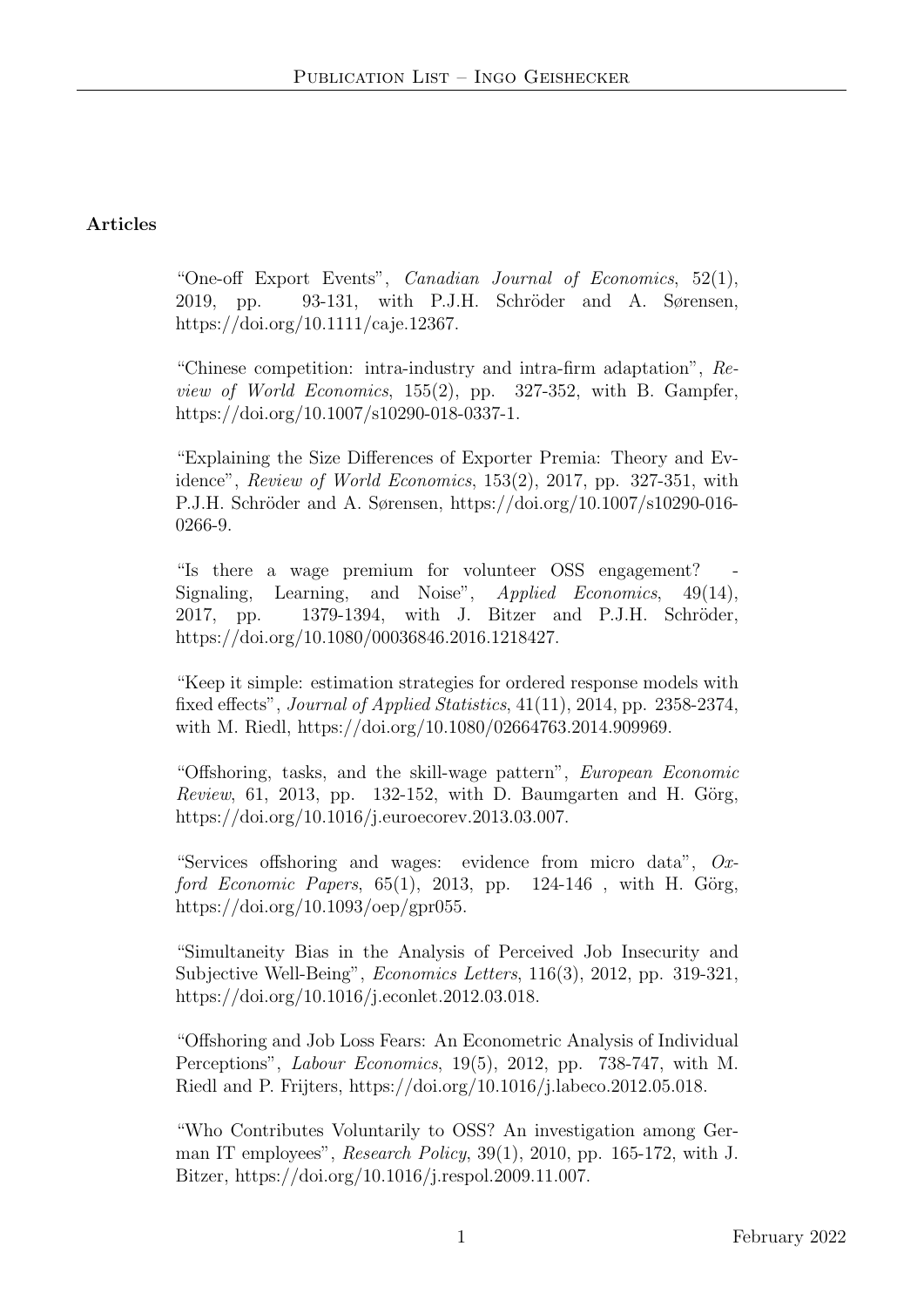"Do labour market institutions matter? Micro-level wage effects of international outsourcing in three European countries", Review of World Economics/Weltwirtschaftliches Archiv, 146(1), 2010, pp. 179-198, with H. Görg and J. Munch, https://doi.org/10.1007/s10290-009-0039-9.

"Characterizing Euro Area Multinationals", The World Econ $omy, 32(1), 2009, pp.$  49-76, with H. Görg und D. Taglioni, https://doi.org/10.2139/ssrn.1163772.

"Winners and losers: A micro-level analysis of international outsourcing and wages", Canadian Journal of Economics, 41(1), 2008, pp. 243-270, with H. Görg, https://doi.org/10.1111/j.1365-2966.2008.00462.x.

"Productivity Spillovers through Vertical Linkages: Evidence from 17 OECD Countries", Economics Letters, 99(2), 2008, pp. 328-331, with J. Bitzer, and H. Görg, https://doi.org/10.1016/j.econlet.2007.07.015.

"The Impact of International Outsourcing on Individual Employment Security: A Micro-Level Analysis", *Labour Economics*, 15(3), 2008, 291-314, https://doi.org/10.1016/j.labeco.2007.06.015.

"Rational Alcohol Addiction: Evidence from the Russian Longitudinal Monitoring Survey", Health Economics, 15(9), 2006, pp. 893-914, with B.H. Baltagi, https://doi.org/10.1002/hec.1131.

"What Drives Trade-Related R&D Spillovers? Decomposing Knowledge-Diffusing Trade Flows", Economics Letters, 93, 2006, pp. 52-57, with J. Bitzer, https://doi.org/10.1016/j.econlet.2006.03.051.

"Can the large swings in Russian life satisfaction be explained by ups and downs in real incomes?", Scandinavian Journal of Economics, 108(3), 2006, pp.433-458, with P. Frijters, J. Haisken-DeNew, and M. Shields, https://doi.org/10.1111/j.1467-9442.2006.00459.x.

"Does Outsourcing to Central and Eastern Europe really threaten manual workers' jobs in Germany?", The World Economy, 29(5), 2006, pp. 559-583, https://doi.org/10.1111/j.1467-9701.2006.00800.x.

"Do unskilled workers always lose from fragmentation?", North American Journal of Economics and Finance, 16, 2005, pp.81-92, with H. Görg, https://doi.org/10.1016/j.najef.2004.11.002.

"Landing on All Fours? Communist Elites in Post-Soviet Russia", Journal of Comparative Economics, 32(4), 2004, pp.700-719, with J. Haisken-DeNew, https://doi.org/10.1016/j.jce.2004.08.007.